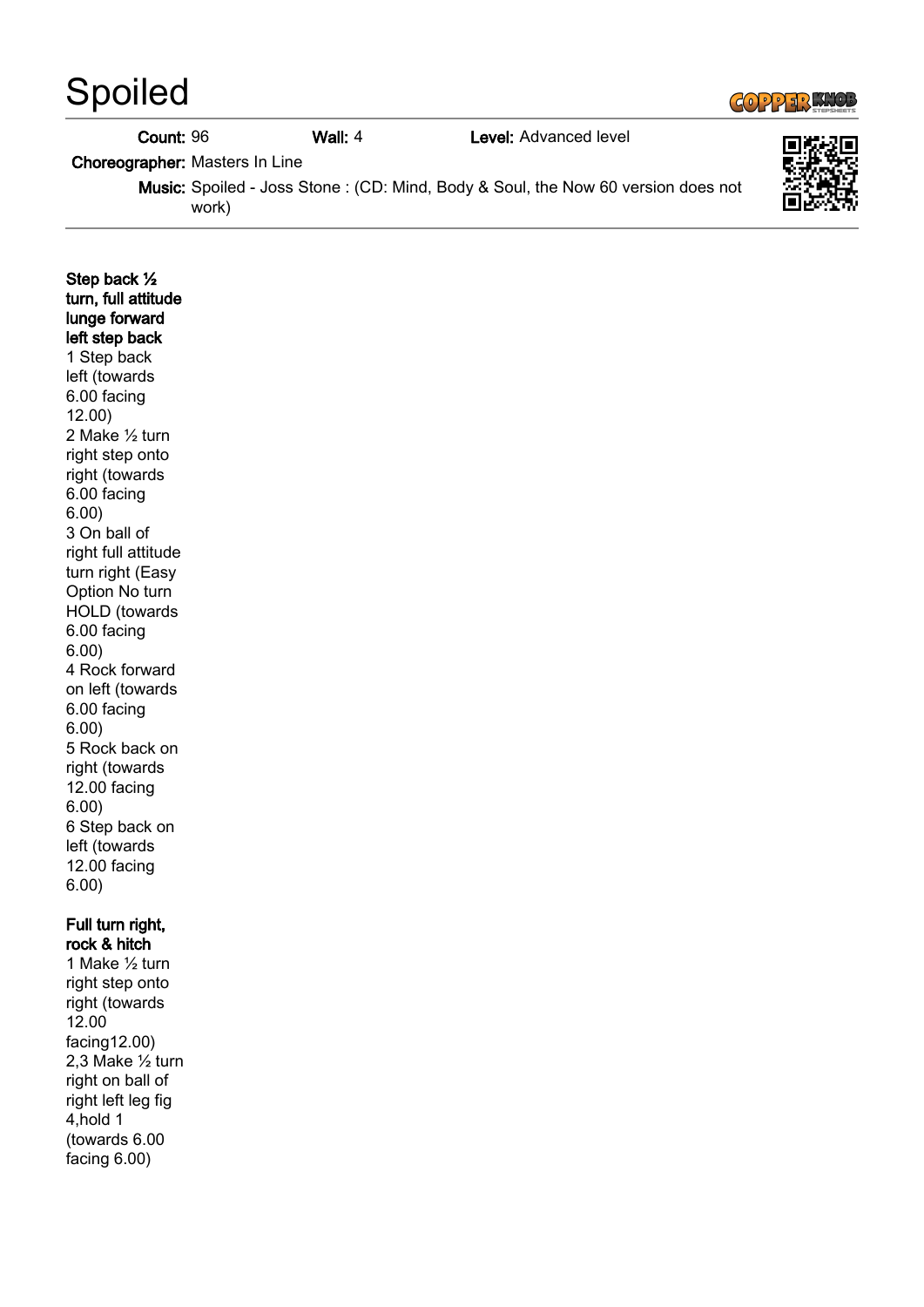4 Rock left over right (towards 7.30 facing 6.00) 5 Recover back onto right (towards 1.30 facing 6.00) 6 Hitch left knee (towards 3.00 facing 6.00) Cross left behind, side, cross, long step right drag 1 Cross left behind right (towards 9.00 facing 6.00) 2 Step right to right side - ditto ? 3 Cross left over right - ditto ? 4 Step right to right side - ditto ? 5 Drag left to right - ditto ? 6 Hold - ditto ? ¾ turn left body check (spiral turn right x 2) 1 Make ¼ turn left step on left (towards 3.00 facing 3.00) 2 Make ½ turn left step back on right (towards 3.00 facing 9.00) 3 Rotate top body ¼ turn left (facing 6.00) 4,5 1 3/4 spiral turn to right on left (Easy option ¾) (towards 6.00 facing 6.00) 6 Sweep right behind left (towards 1.30 facing 6.00)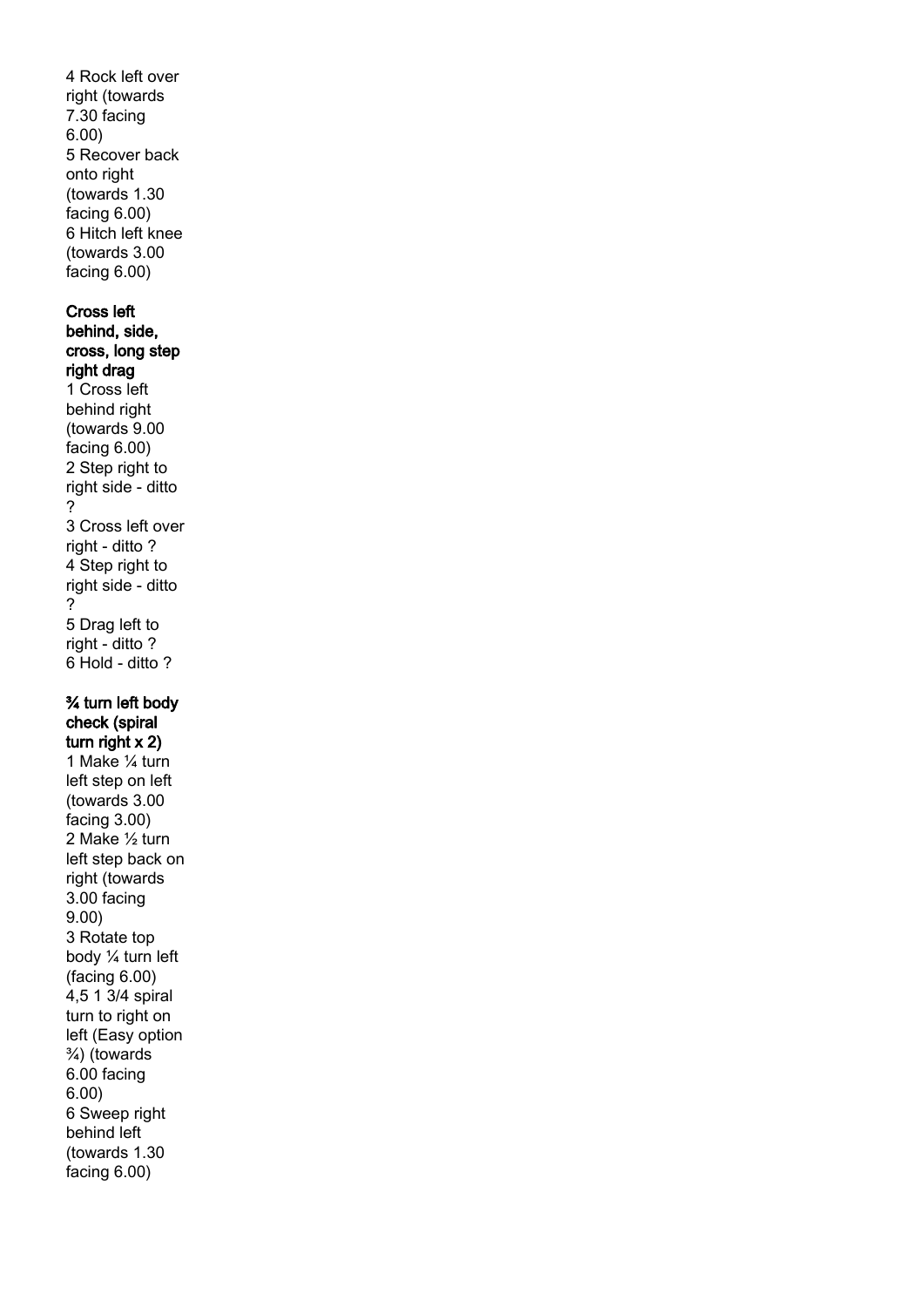Right Reverse Twinkle, Cross Behind ½ turns  $x 2 \frac{1}{4}$  turn sweep 1 Step right diagonally back left (towards 1.30 facing 6.00) 2 Step left diagonally back left (towards 1.30 facing 6.00) 3 Close right next to left then step right diagonally back right (towards 10.30) 4 Step left diagonally behind right (towards 10.30 facing 6.00) 5 Step right to right side (towards 9.00 facing 6.00) 6 Make ½ turn right step left to left side (towards 9.00 facing 12.00) 1-5 Repeat 1-5

facing opposite wall (facing 12.00) 6 Make ½ turn right on ball of right sweeping left foot around (facing 6.00)

## Diagonal Lunge x 4

1 Rock left diagonally forward (towards 7.30 facing 7.30) 2 Recover back onto right (towards 1.30 facing 7.30)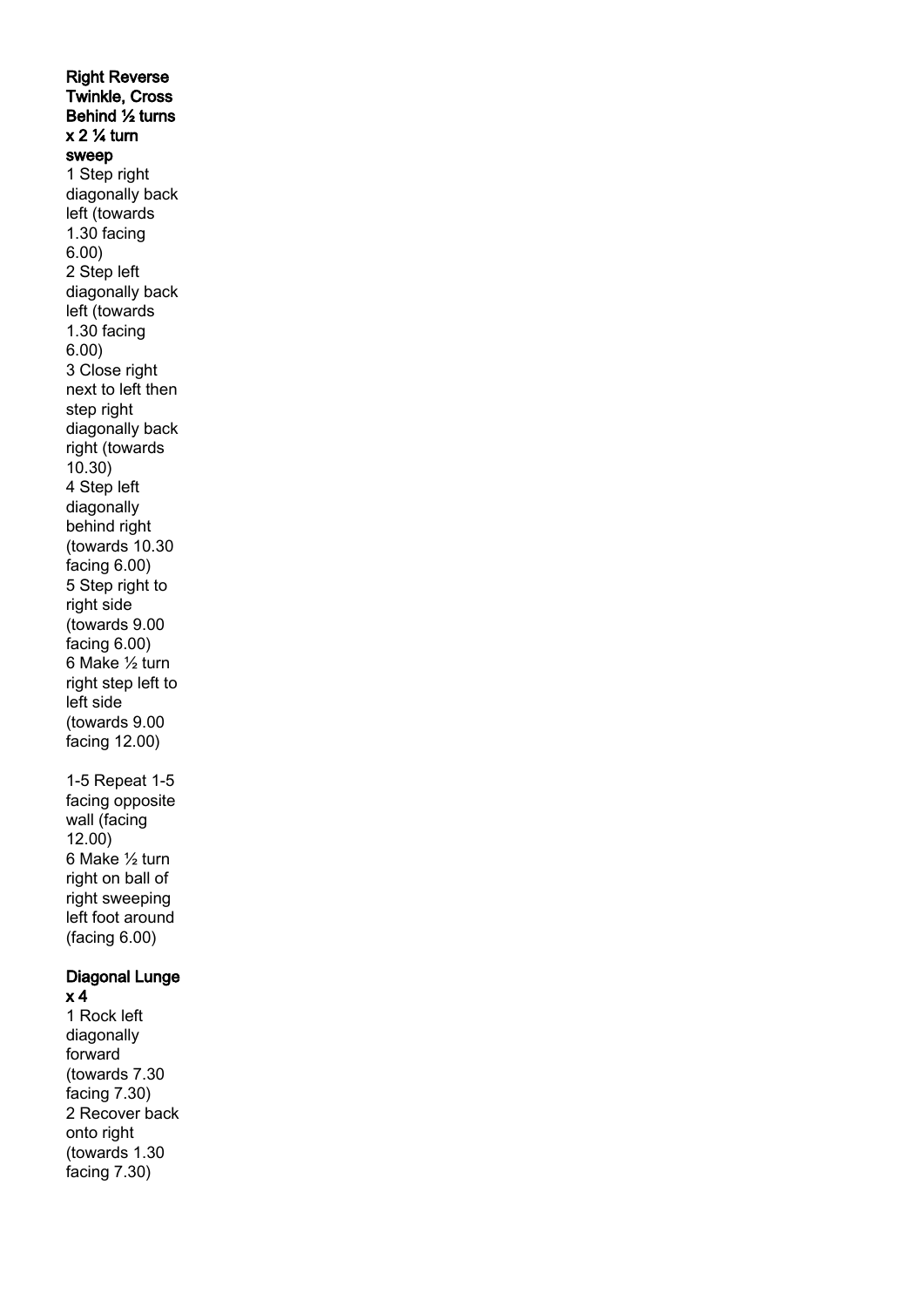3 Make ½ turn left step onto left (towards 1.30 facing 1.30) 4 Rock right forward (towards 1.30 facing 1.30) 5 Recover back onto left (towards 7.30 facing 1.30) 6 Make ¼ turn right step onto right (towards 4.30 facing 4.30) 1-5 Repeat 1-5 (facing 4.30) 6 Make ½ turn right step onto right (towards 4.30 facing 4.30) Step left next to right (towards 4.30 facing 4.30) Full Pivot turn right, ½ pivot turn 1 Make full turn right (towards 4.30 facing 4.30) 2,3 HOLD (towards 4.30 facing 4.30) 4 Step forward right (towards 4.30 facing 4.30) 5 Step forward left (towards 4.30 facing 4.30) 6 Make ½ turn right step forward right (towards 10.30 facing 10.30)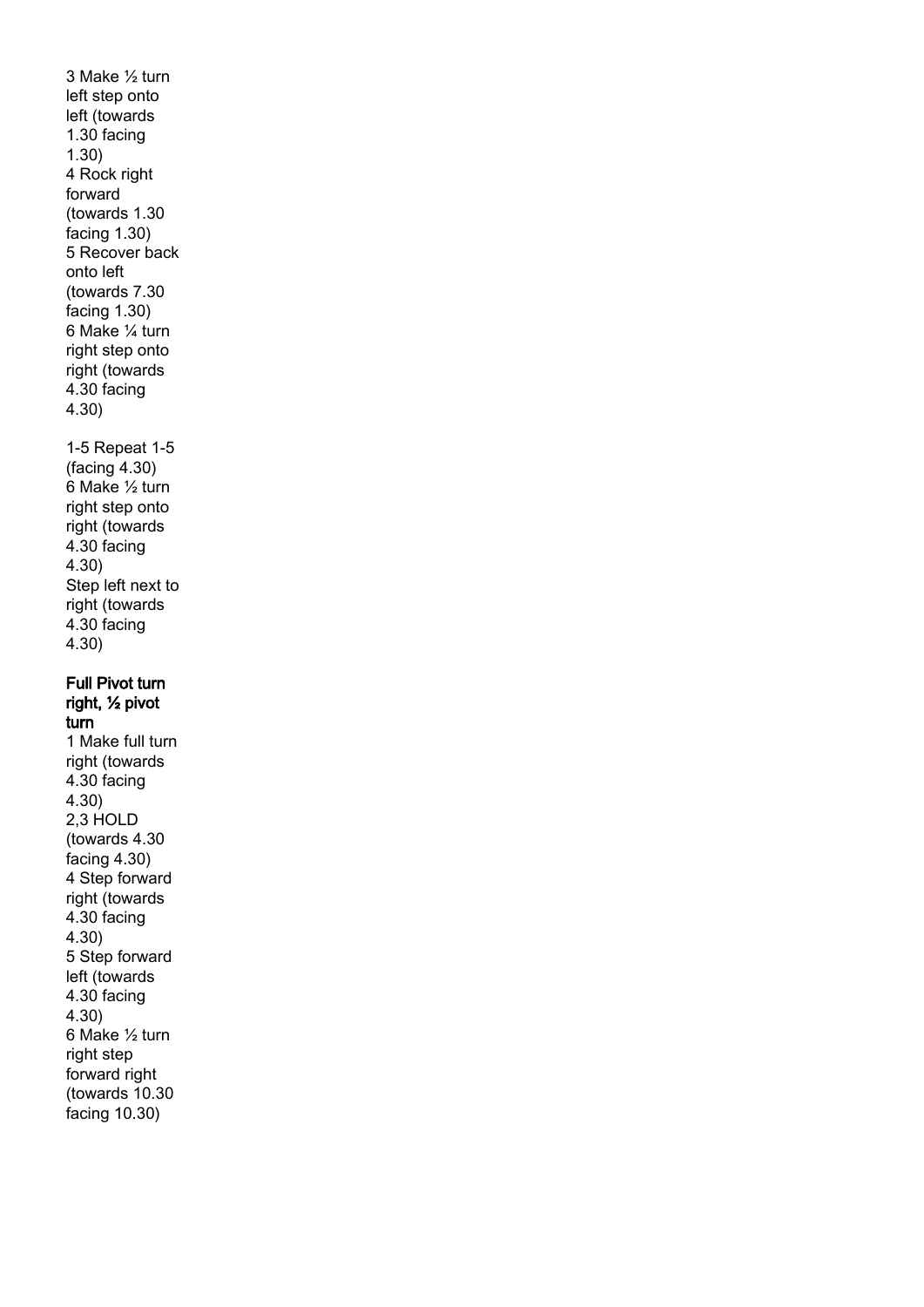Step forward left step forward right full spiral turn left hold sweep ¼ turn left 1 Step forward left (towards 10.30 facing 10.30) 2 Step forward right (towards 10.30 facing 10.30) 3 Full spiral turn left on ball of right (towards 10.30 facing 10.30) 4 Step forward left onto left (towards 10.30 facing 10.30) 5 Make 3/8 turn left sweeping right (towards 6.00 facing 6.00) 6 Finish sweeping right in front of left no weight (towards 3.00 facing 6.00) Cross side

## behind, ¾ turn left

1 Cross right over left (towards 3.00 facing 6.00) 2 Step left to left side - ditto ? 3 Cross right behind left ditto ? 4 Make ¼ turn left, step forward left (towards 3.00 facing 3.00) 5 Step forward onto right (towards 3.00 facing 3.00)